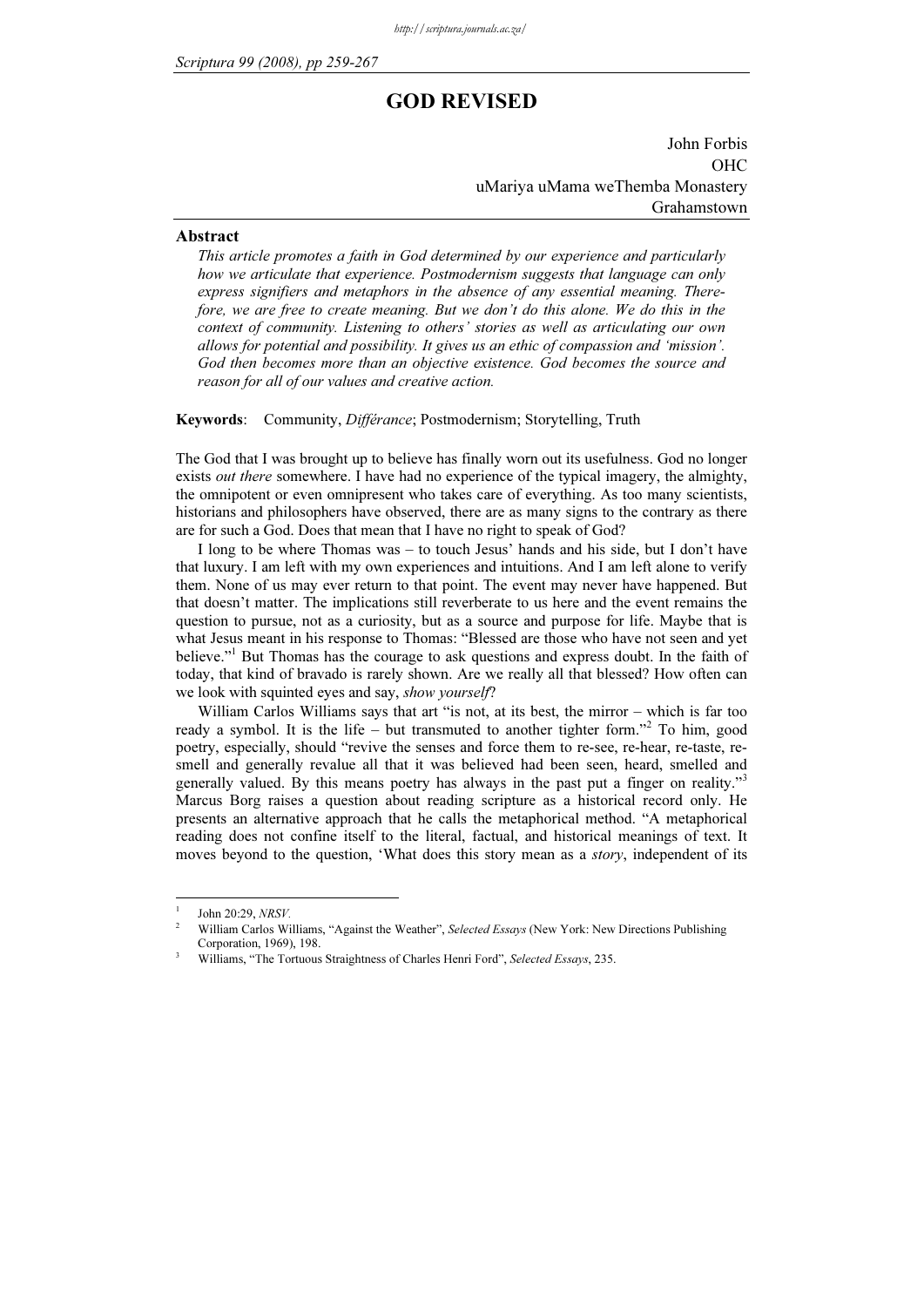historical factuality?' "<sup>4</sup> This analysis sheds some light on what William Carlos Williams is saying about poetry. According to both, truth can express more than just facts.

Here, perhaps, is why I am a poet. Some truths will always be beyond my grasp, and yet, I will always want to seek the truth, 'transmuted' or not. And language has the mysterious power to evoke conclusions I had either no intention of realising or didn't know existed. It opens forbidden paths.

Some would argue that only logical propositions that have to do with facts express truth. Whenever we express anything ethically or aesthetically, we may not be necessarily expressing anything that is true. We are only expressing our own opinions, feelings, and values.<sup>5</sup> However, if we look to postmodernism we might realise that these arguments answer their own riddles and challenge us not just to accept truth as it is given but to create it within us.

Postmodernism is a deceptive and often threatening word because what is often implied is a historical period following modernism. Some would believe we are still living in the modern age. Therefore, it is an idea that doesn't make sense because we haven't even left modernism, yet. However, postmodernism is more than a periodisation, especially for those who work with its concepts. It is a challenge to the ideas of the modern world, a subversion of the values of modernism, a position that values "fragmentation, openness and multivocality."<sup>6</sup> Any claim to unmediated or 'pure' knowledge is held in suspicion and even deconstructed. Deconstruction "seeks to expose, and then to subvert, the various binary oppositions" that are so prevalent in the rational attitudes dominating the Enlightenment and modernism, especially between what is 'objective' and what is 'subjective'.<sup>7</sup> It emphasises and promotes the grey areas in dualistic thinking and works to dissolve certain dichotomies.

Jacques Derrida, one of the leading philosophers of postmodernism, proposes that all knowledge is mediated through language.<sup>8</sup> Inherent in language or any other symbolic representation is the idea of *différance. Différance* is the 'unavoidable' element, "in which signifiers can refer not to referents (the 'underlying reality') but only to other signifiers."<sup>9</sup> Derrida's invention, différance, is a wordplay incorporating two usages of the French word  $différence - to be dissimilar in nature, quality or form and to defer, to delay, postpone.$ Meanings of words constantly differ and are deferred according to their contexts, usage and even medium (written or spoken). Language doesn't communicate essential meanings. It breaks down the hierarchical and empirical structure of essential meaning. Language necessarily communicates by absence of meaning using signifiers signifying other signifiers to the point where there are no signifieds. The signifieds become only other signifiers. "Language is thus the play of differences which are generated by signifiers which are themselves the product of those differences."<sup>10</sup> As the British sociologist Nicholas J. Fox describes *différance*, it is "the slippage of meaning which occurs as soon as one tries to pin

 4 Marcus J Borg, Reading the Bible Again for the First Time (San Francisco: HarperSan Francisco, 2001), 37-38. <sup>5</sup>

Bradley Dowden and Norman Swartz, "Truth". In James Fieser, founder and editor, The Internet Encyclopedia of Philosophy, 2002, <http://www.iep.utm.edu/t/truth.htm> (6 October, 2004).

Nicholas J Fox, Postmodernism, Sociology and Health (Buckingham: Open University Press, 1993), 7. <sup>7</sup>

Jack Reynolds, "Jacques Derrida". In James Fieser, founder and editor, The Internet Encyclopaedia of Philosophy, 2002, <http://www.iep.utm.edu/d/derrida.htm (6 October, 2004).

Madan Sarup, An Introductory Guide to Post-Structuralism and Postmodernism, 2<sup>nd</sup> ed. (New York: Harvester Wheatsheaf, 1993), 45-49. See also Fox, Postmodernism, Sociology and Health, 6-11. Fox, Postmodernism, Sociology and Health, 7-8.

Sarup, Introductory Guide to Post-Structuralism and Postmodernism, 44.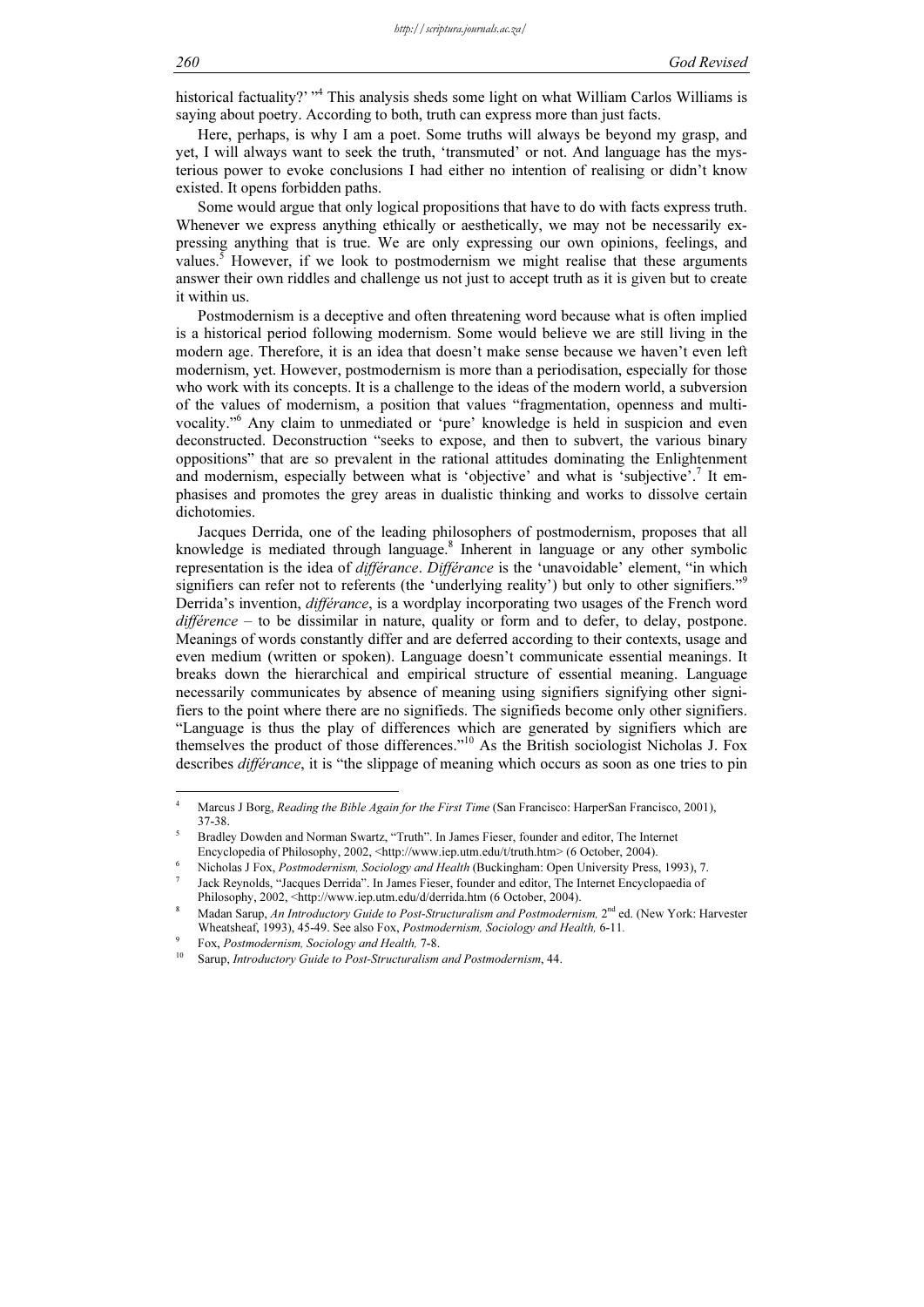## Forbis 261

a concept down."<sup>11</sup> Meaning is always just beyond our grasp – sometimes by as little as one character. And yet, that one character can make all the différance. One can know that difference and differance are two separate words only when they are written down. And their usage depends upon their medium, context and even their audience. Even "différance itself is endlessly deferred."<sup>12</sup>

Each signifier also presupposes the absence of other signifiers that could as easily be applied. So, what is not being communicated, and why, becomes as important as what is. All knowledge is representative. It is offered only through filters. Any truth that claims to be objective can never distinguish itself from subjective experience and is therefore making a false distinction by calling itself objective. What may be true for an elitist few would not be true for all people and even discriminatory for various groups of people culturally, racially and sexually. Facts and experience are actually synonymous and false dichotomies. The sanctity of the rationalism of the modern world can now be questioned.

Différance can either have implications or just cause more mystery in our search for God. At Jesus' trial in the Gospel of John, Pilate asks Jesus a remarkable question: What is truth? And Jesus' silence is even more remarkable.<sup>13</sup> Pilate is left to make his own conclusions about truth from what he knows and has experienced about Jesus. Jesus can't answer his question for him.

Ludwig Wittgenstein claims that logic doesn't decide what is true and false for us but how we apply that logic. The application of that logic is our language, and "the limits of my language mean the limits of my world."<sup>14</sup> I cannot know or speak of the world beyond my language. This limitation also diminishes the separation between the expression of 'I' and the world. The limits of 'I' are the limits of my world, and how I know myself is through my articulation of myself. "The world and life are one. I am my world."<sup>15</sup> The subject 'I' then is no longer.

The postmodernists say that truth is not something that is objective but decided by human decision. It is not an objective reality. As Bradley Dowden and Norman Swartz suggest, "Or, to put it another way, to the extent that there is an objective reality it is nothing more nor less than what we say it is... The 'subjective' and the 'objective' are rolled into one inseparable compound."<sup>16</sup>

So, in this sense, language has the power to create reality. Without the language to produce ideas of what exists, we cannot have any concept of anything's existence. And no longer is there a distinction between subjective and objective. Therefore 'I' and my world are the same. The limits of what I can see, of what I can know, possibly of what I can believe are the limits of my world. I am not just a psychological subject with human soul or a human body that is only part of the world.

I am my world and my world is limited by what I can see and know. But with each person contributing what they know, what they see, what they believe in language to me, my own vision of the world changes, transforms and is enhanced and the limits expand. If I were listening to someone discussing an abstract subject like justice, I would learn from

<sup>&</sup>lt;sup>11</sup> Fox, *Postmodernism, Sociology and Health, 7*.<br><sup>12</sup> Sarup, *Introductory Guide to Post-Structuralism and Postmodernism,* 44.<br><sup>13</sup> John 18:38, *NRSV*.<br><sup>14</sup> Ludwig Wittgenstein, *Tractatus Logico-Philosophicus*. Gernan (London: Routledge & Kegan Paul LTD, 1981), par. 5.6; 149.<br><sup>15</sup> Wittgenstein, *Tractatus*, pars. 5.621-5.63; 151.<br><sup>16</sup> Bradley Dowden and Norman Swartz, "Truth". In James Fieser, founder and editor, The Internet

Encyclopedia of Philosophy, 2002 <http://www.iep.utm.edu/t/truth.htm> (6 October, 2004).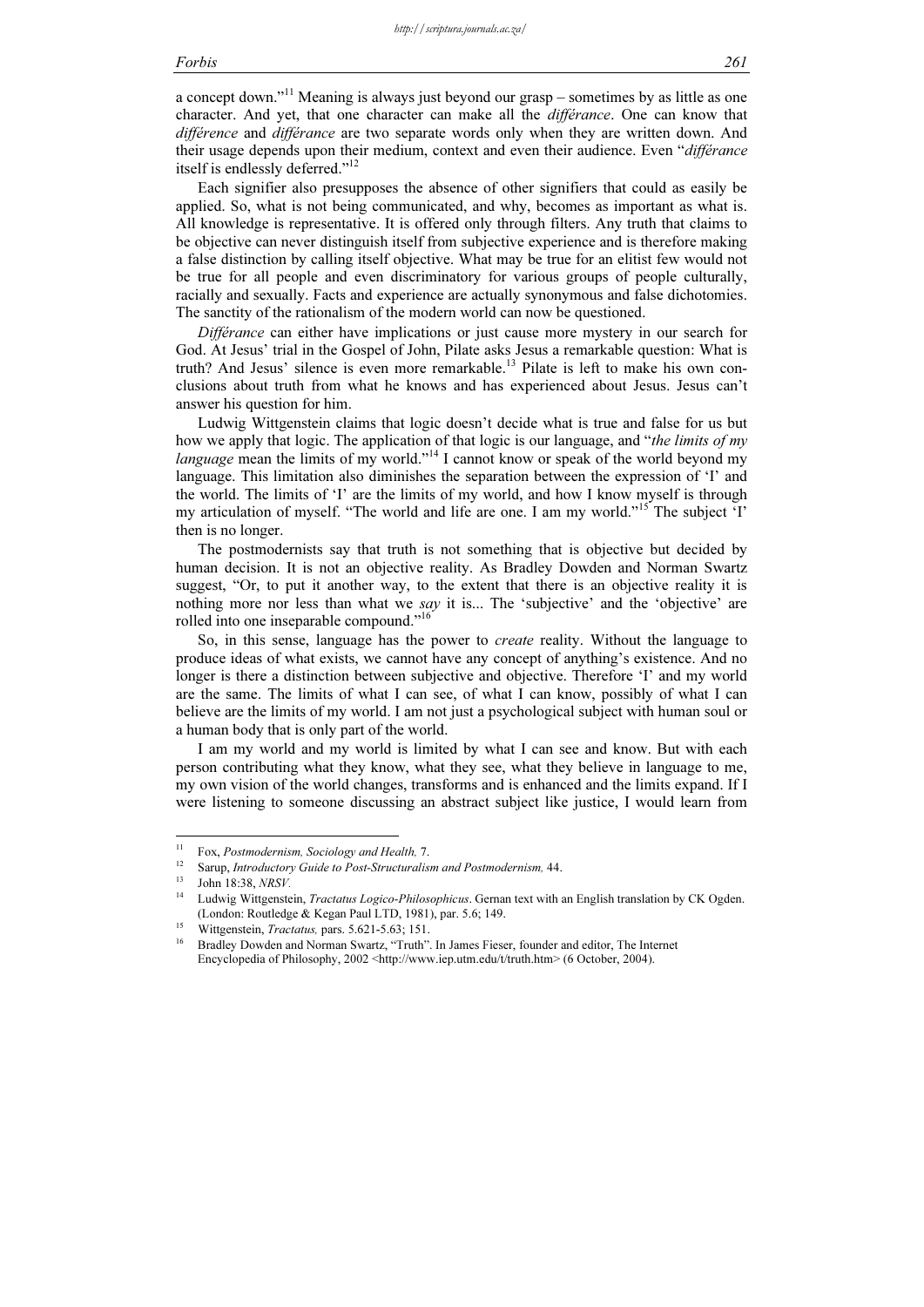that person even if I were not in agreement. However, if a third person joins the conversation and says that justice is something else, then, the whole concept or picture of justice has changed and expanded. Whether I agree with the third view or not, a new idea is introduced and has to be considered. The meaning of justice is also affected by the context in which it is used. 'Ecological' justice has a different meaning from even-handed justice. With each contribution to the subject and in each context, the concept of justice begins to transform and redefine itself. The philosopher, Michel Foucault, provides a humorous example of just how complex and mysterious the whole process can become:

A 'certain Chinese encyclopaedia' which classifies animals as being divided into a) belonging to the Emperor, b) embalmed, c) tame, d) sucking pigs, e) sirens, f) fabulous, g) stray dogs, h) included in the present classification, i) frenzied, j) innumerable, k) drawn with a very fine camelhair brush… n) that from a long way off look like flies…

In the wonderment of this taxonomy, the thing we apprehend in one great leap, the thing that by means of the fable, is demonstrated as the exotic charm of another system of thought, is the limitation of our own.<sup>17</sup>

Foucault shows the need for us to respect language and how it is used in the other. If we have the language to describe anything, we begin to have a reality. And that reality changes, depending upon how that language is used and who uses it. Being an American living in South Africa, I have come to realise just how powerful language can become, how easily it can be abused and how the arts, especially poetry and literature, take a leading role in the search for truth. From what I have seen and experienced, part of the effectiveness of colonialism and apartheid in South Africa was to impose one use of language and try to prevent other languages and stories from being told, thus shutting out the majority of society. I, myself, have to be careful not to repeat the same oppression of the rural people with whom I work and live, a people who have a particularly distinct cosmology that expands my own world view.

A metaphor or symbol presupposes a story that gives it meaning and identity. The story gives life to the metaphor. Without the story, the metaphor dangles in mid-air. The great images of religion become useless without their stories. The Resurrection is meaningless without the cross. The cross is meaningless without the Resurrection. And both are meaningless without the teachings and events of Jesus' life. Each religion has a story that gives its symbols, as well as all of us significance and identity. It is what defines us, what we believe, what we don't believe.

Derrida's différance prevents us all from adopting a laissez-faire attitude about meaning. It keeps us all in check. Concepts still have definition by the fact of their difference from other concepts. Signifiers still refer to other signifiers even though we may never know the essence of anything, and the acceptance of signifiers must be subject to our own questioning and inner wisdom. Signifiers must hold up after this rigorous interrogation or even deconstruction of them. The community, of whom we choose to be a part, plays a vital role here in the discernment of what is our experience of truth. But there is one caveat: we still make the choice to join that community and take on its beliefs.

Don Cupitt writes in his book, The Sea of Faith:

No religious beliefs are free-floating; they are all tied to communities, in such a way that every member of a community may be expected to accept a whole set of them, and those

 $17$ Michel Foucault, The Birth of the Clinic: An Archaeology of Medical Perception. Translated by AM Sheridan Smith. (London: Tavistock, 1973), xv.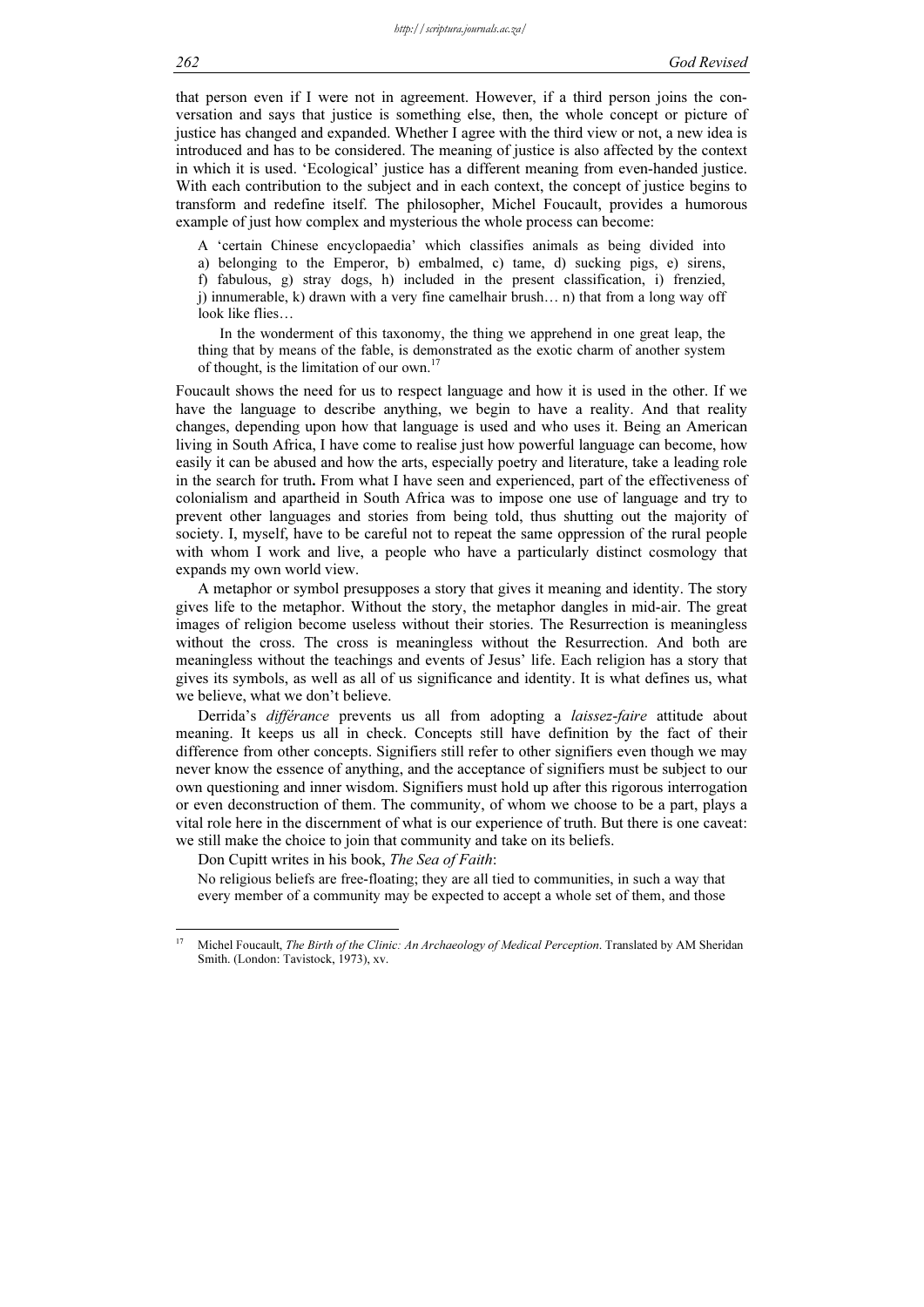who do not belong to the community are not expected to accept any of them... It would be against the very nature of religious beliefs to suppose that the content of faith in Christ's resurrection could ever be established as part of the public body of tested knowledge. You need faith to believe a thing of that kind; that is, you need to be committed to a certain community and its way of life.<sup>18</sup>

This statement is a wonderful example of how the teachings of William Carlos Williams, Marcus Borg, the postmodernists and even the rural people outside of Grahamstown can be applied to faith. Faith is not something that can be arrived at by facts. Faith is not objective. Faith is about language and how that language determines one's life and one's world.

Marcus Borg touches on this when he talks about the importance of hearing sacred stories in premodern cultures:

In Arabia, traditional storytellers begin their stories with "This was, and this was not." In Georgia (the country, not the state), similar words are spoken to introduce a traditional story: "There was, there was, and yet there was not." A favourite of mine is the way a Native American storyteller begins telling his tribe's story of creation: "Now I don't know if it happened this way or not, but I know this story is true."

As Borg is suggesting here, stories can get at truth where facts cannot, and that truth restores and renews us as human beings. We are not human without our stories. And stories have to do with language.

As a monk, I have a story and its theme is to seek God. Even if I no longer believe in a God "out there somewhere" who is "the almighty, the omnipotent or even omnipresent who takes care of everything", I still seek some kind of meaning behind my existence, and that might mean that I create that meaning for myself. In short, we each have a story and that story is the story of our world and our reality.

The very first word of the Rule of St. Benedict is important to remember: Listen.<sup>20</sup> It says volumes about our search for God. We listen not as a mental exercise. But we "listen with the ears of the heart", as Benedict tells us. Perhaps stories point to reality that can be listened to in this way – a reality beyond just the verification of facts. Listening "with the ear of the heart" also suggests a listening that involves decision and choice. If we are listening in this way, we are choosing what we will hear and not just taking in everything like a sponge, not accepting out of necessity, but out of choice and free will. This kind of listening is an act of commitment. Instead of asking what is the true life that we can attain, we could ask how can we create the true life for ourselves? Instead of how are we redeemed, saved, recreated – how can we save, redeem, recreate? We come to accept that we are an active participant in our story, not just a passive recipient of events. Our stories create faith for us. Religion is born here.

Language has the capacity to weave symbol, sign and fact into a complex design for life. And we have the unique capacity to comprehend all the freedom that the story expresses. It is this weave that will save us, not any one part. The threads can't exist individually. If we are to understand all the fullness and complexity of life, then, our language has to create this fullness. Obvious facts can never be enough. Depending upon who is telling the story, it can have different meanings, different nuances, and the story expands with each telling of it even if it is being told the same way by different people. In the story the distinction between subjective and objective is dissolved.

 $18\,$ 

Don Cupitt, *The Sea of Faith.* (London: Cambridge University Press, 1984), 19.<br>Borg, *Reading the Bible Again*, 50.<br>Saint Benedict, *RB 1980: The Rule of St. Benedict in Latin and English with Notes*, ed. by Timothy Fry, (Collegeville, The Liturgical Press, 1981), Prologue v. 1, 157.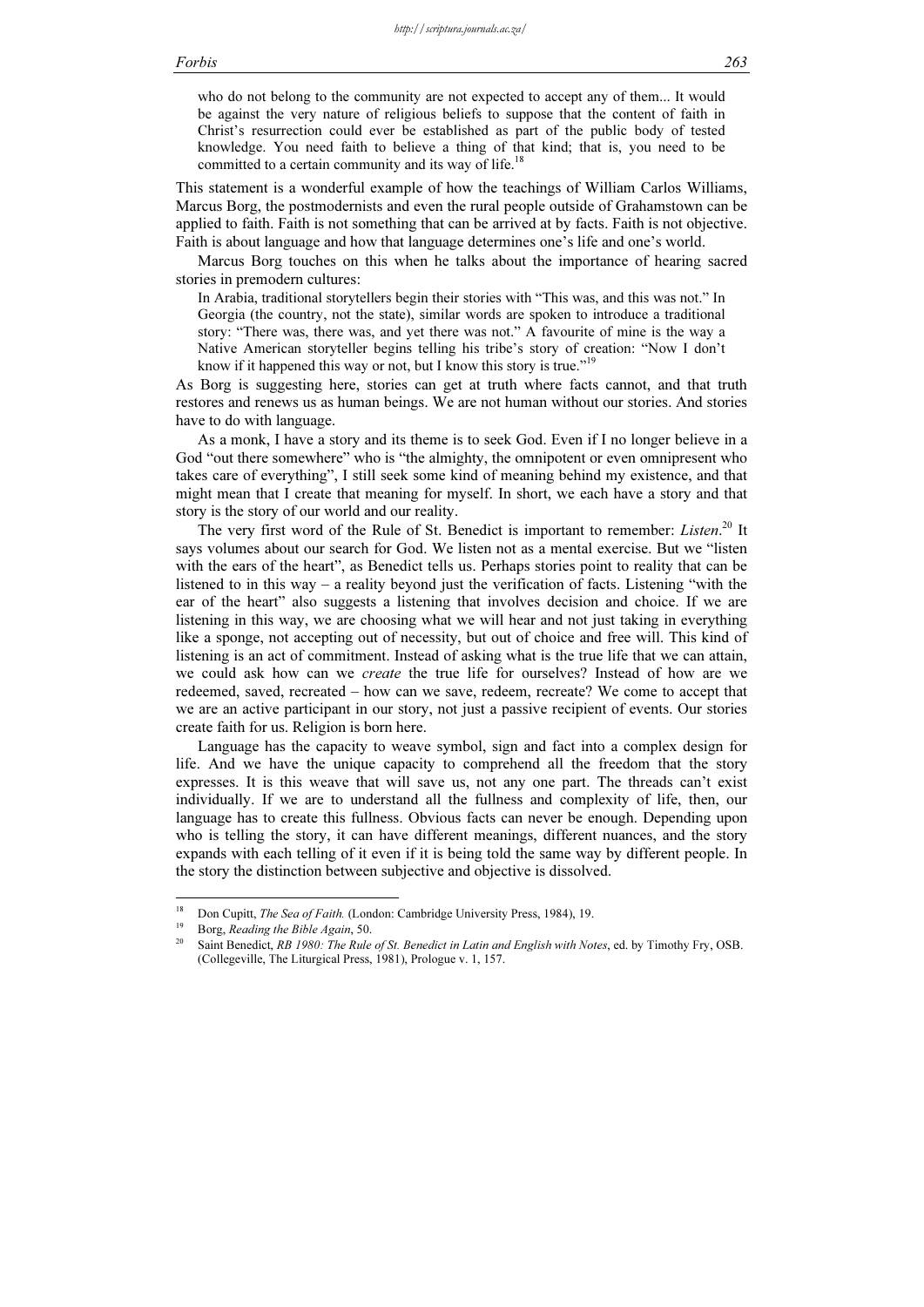Don Cupitt again writes:

God simply is the ideal unity of all value, its claim upon us, and its creative power. (God is indeed the creator, for value indeed makes the world.) But the Platonic notion of God as an objective being, out there in a higher world, does nothing to explain the way he functions as our God, chosen by us, our religious ideal, our life-aim and the inner meaning of our identity. Just as you should not think of justice and truth as independent beings, so you should not think of God as an objectively existing superperson.<sup>2</sup>

If the meaning of justice and truth becomes 'transmuted' depending upon the speaker, the context and even the outcome, then, the image and idea of God depends upon the same. This statement questions the whole endeavour to prove the existence of God. God becomes as diverse and disparate as there are speakers, contexts and reasons for describing God but not dissipated. Each image, each idea, does not weaken our faith. God becomes only that much larger in our imagination and takes a more prominent place in our discourse and in the way we create meaning for our life. Our life will have value as long as we keep the unity of value in our consciousness.

And it is our faith community that helps us to do this. Each member of the community has their own experiences that contribute to the community's faith. Still, there has to be some sense of unity in any community. But once doctrines or dogma, the system of belief that tries to tell us that God is this and nothing more, enter into the community's faith, then we are excluding ourselves from the full potential of God to work in that community.

If we look to the Jewish faith after the fall of the Temple and the further exile of Jews throughout the Roman Empire in about 70CE, a need for an immanent God began to develop. God was needed in the midst of the people, not remotely situated only in the Temple. Each Jewish congregant received God according to their own ability and needs. God became as the people of Israel experienced and needed God to be, and "any official doctrine would limit the essential mystery of God."<sup>22</sup> The Jewish people even today consider ideas about God a private matter that is not enforced by any kind of established institution.

This view of God eventually led to seeing the community as the "new Temple enshrining the immanent God."<sup>23</sup> The relationship between God and the community strengthened through the relationship between members of the community. The covenant with God became expressed by the covenant made with each other. Humanity becomes sacred, and "offences against a fellow human being were a denial of God himself, who had made men and women in his image."<sup>24</sup>

Suddenly the community, relationships and love become the focus in the search for God. Could God be found and defined in the very faith communities in which we live, move and have our being? St. Benedict certainly would suggest this in his Rule where God's voice is to be found in the community.<sup>25</sup> Obedience is the very act of listening, to the abbot, to scripture and to each other. It is again a listening that goes beyond just mental comprehension but an act of will involving our whole being. We are to care, and we are to be aware and alert in our listening. The listening is not just in one direction either.

 $21$ 

<sup>&</sup>lt;sup>21</sup> Cupitt, *Sea of Faith*, 270.<br>
<sup>22</sup> Karen Armstrong, *A History of God.* (New York: Ballantine Books, 1993), 74.<br>
<sup>23</sup> Armstrong, *History of God*, 76.<br>
<sup>24</sup> Armstrong, *History of God*, 78.<br>
See *RB 80*, Prologue, Ch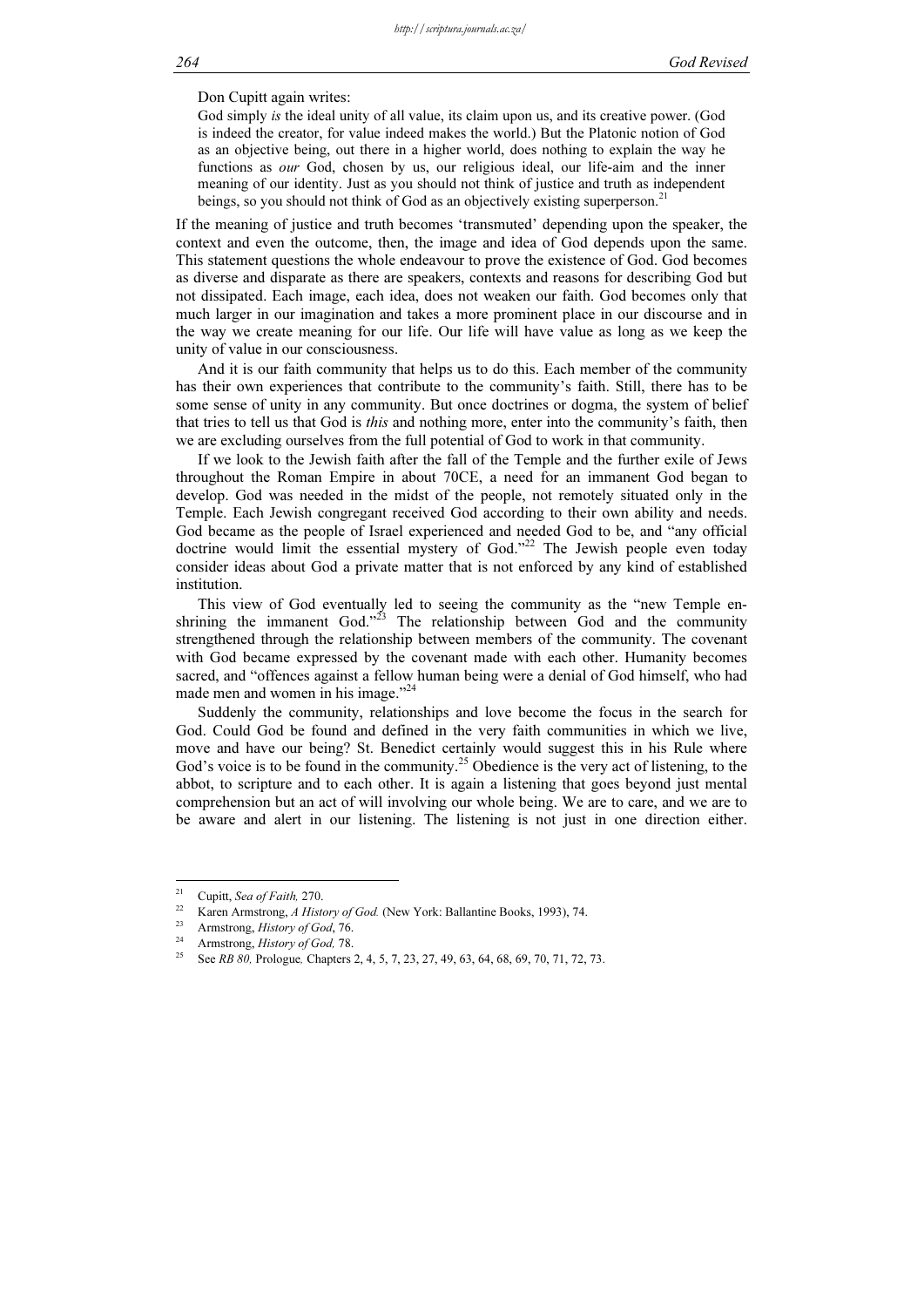### Forbis 265

"Obedience is a blessing to be shown by all, not only to the abbot but also to one another as brothers, since we know that it is by this way of obedience that we go to God."  $^{26}$ 

The magnificence of our story only begins here. It is not determined who we are or what we will do or what will happen to us. And thus, we have possibility. We have potential. We have future. Our identity is intrinsically linked to our own story as well as to the story of our faith community. And the story does not become real until we have the language to express it.

From our present context, we create meaning for ourselves. We choose the details of what the story will be and there create the past and the future. Again it is an act of will, it is an act of imagination, of creation, of freedom, not fate. We are always on the cusp of our stories.

The Jungian psychologist and writer, James Hillman, in his book, The Soul's Code, assents to this describing how we create our identities by how we choose to tell our stories.<sup>27</sup> We read history backwards relaying only the details that relate to our present context. We tell our stories how we want to and the details are always a subjective decision, never an objective reality. These decisions have large implications. In the end, it may seem that we have more control over our identity than we thought. I am a monk from the United States living in South Africa, and I tell my story differently now because I have witnessed and heard a new story. I talk about my origins, my own growing up, my own nation and even my own family and friends differently just because I have seen and have understood more. Exposed to another country, I realise just how my development, emotionally, socially and even politically and economically, has implications for the rest of the world.

Also, the God I grew up believing seems not to apply to my current context. Since I have witnessed such amazing resiliency, courage and joy in the midst of such flagrant injustices, uncertainty and poverty in the story of post-apartheid South Africa, I have to explore God in a way that requires more risk and uncertainty and yet, is more expansive and flexible. I don't trust absolutes and limits. I look to horizons for assurances. In the face of death, I need life. Where would I turn for that life? I would turn to humanity itself, in all of its creativity and imagination.

We are a people of hope always looking forward, but we are not escapists. If we were, we wouldn't be living from that unity of value. Our story is how we come to terms with our own unredeemed reality. If we hope, then "human life must be risked if it would be won. It must expend itself if it would gain firmness and future."<sup>28</sup> Such is the paradox of Jesus' calling. "Those who save their life will lose it and those who lose their life for my sake and the sake of the Gospel will save it."<sup>29</sup>

If we are to hope, then we will act for a future. We will even create it. We will not just wait for it. We will not just accept the reality as is.

Now we are just beginning to discover that God is larger and more elusive than any objective idea or classification we can present. Now we are just beginning to discover that God is not nearly as remote and inaccessible as we have made God out to be. Now we are just beginning to discover that God is much more significant than the mere 'superhuman' that Cupitt argues against. God has become as near to us, as creative to us, as mysterious to us as our language. Finally, God is truly becoming the Word.

<sup>&</sup>lt;sup>26</sup> Benedict, *RB 80*, Chapter 71:2, 293.<br><sup>27</sup> James Hillman, *The Soul's Code: In Search of Character and Calling.* (New York: Warner Books, 1997).<br><sup>28</sup> Moltmann, *Theology of Hope,* 337.<br><sup>29</sup> Matthew 16:25, *NRSV.*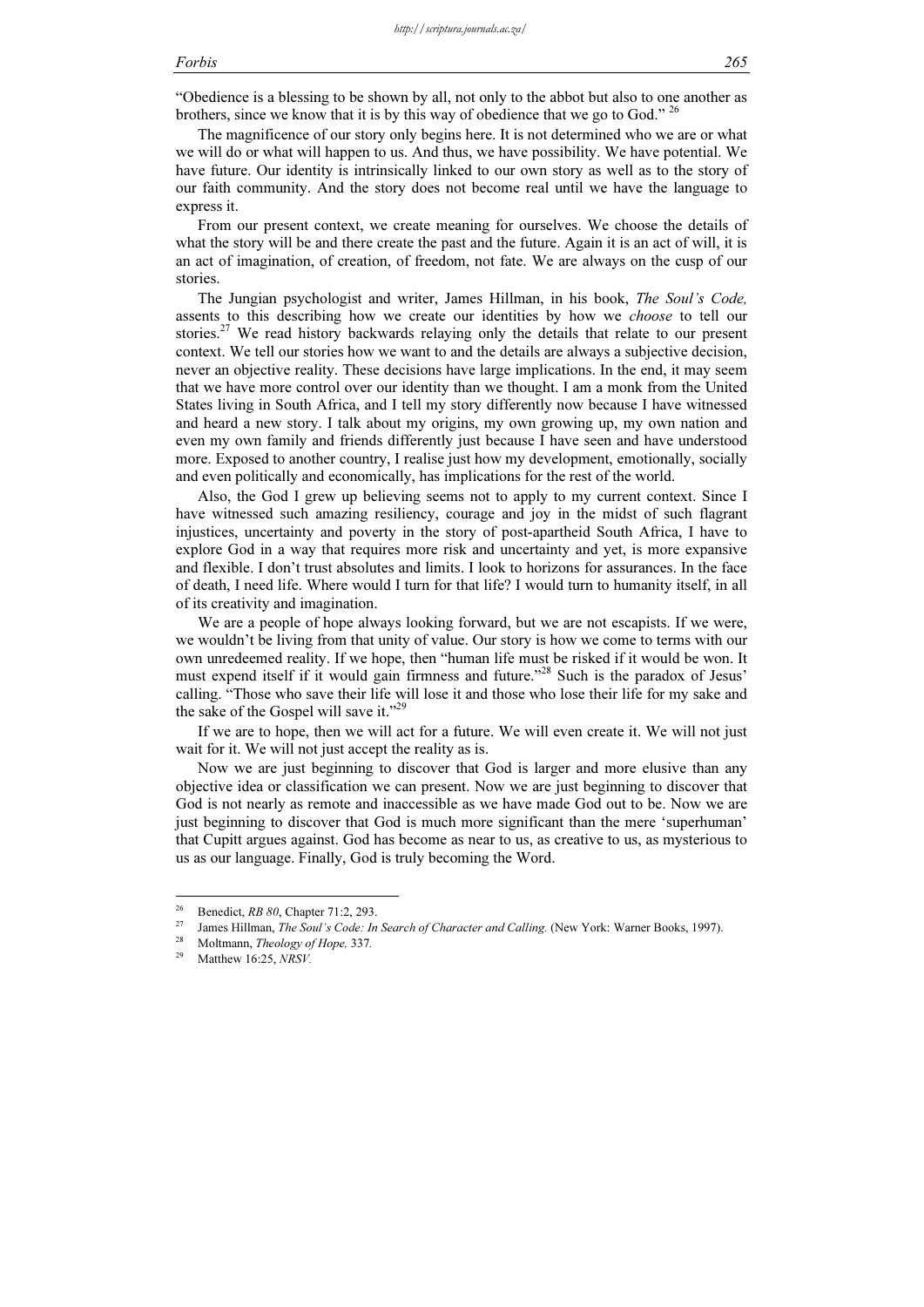Our experiences of God are of prime importance. That is the truth that sets us free, but with that freedom comes responsibility. We have come to our own understandings, our own interpretations and realise that there are no absolutes. In other words, we have to rely on ourselves and each other much more for what we believe and accept. If we are true to our experience, our stories and others, an ethical standard develops quite naturally. How can we not but allow for the possibility of compassion, of 'mission'? We are taken out of the empiricism of knowledge, the dualities, the metaphysical 'truths' and into the flexibility and imagination of language, the bed of experience and the intuition of our own truth. William Carlos Williams calls art life itself, and it is for this art, this life, that it is worth risking all.

This ethical decision requires listening to stories as well as articulating them. Teaching Sunday school to rural South African children from ages 5 to 13 teaches me much about my own limitations, where my image of and relationship with God has been remote. The children bring an intimate and concrete image to me who often thinks too much in abstracts. Many of them, living the kinds of precarious lives that I can only imagine, seek and sometimes even perceive a God as flesh and blood that they can touch, that is as close as the hand of their brother, sister, parent, friend or even my own hand. This perception can only serve to become a source of conversion for me. If I accept only one truth without my own assessment I have shut down possibility. Once I have silenced language then God will not continue to work.

Are we in danger of making God in our own image? Well, yes we are if we make our own images of God sacrosanct and absolute. It isn't just our image or experience that we consider. We can't just impose our will on the world. Something deeper is at work. If we truly understand this, God is as rich and as full as there is language to articulate God and yet, with all language, what is not articulated is as valid and represented as what is. God is steeped in potential and possibility. God is even beyond what can be contained in this piece of writing.